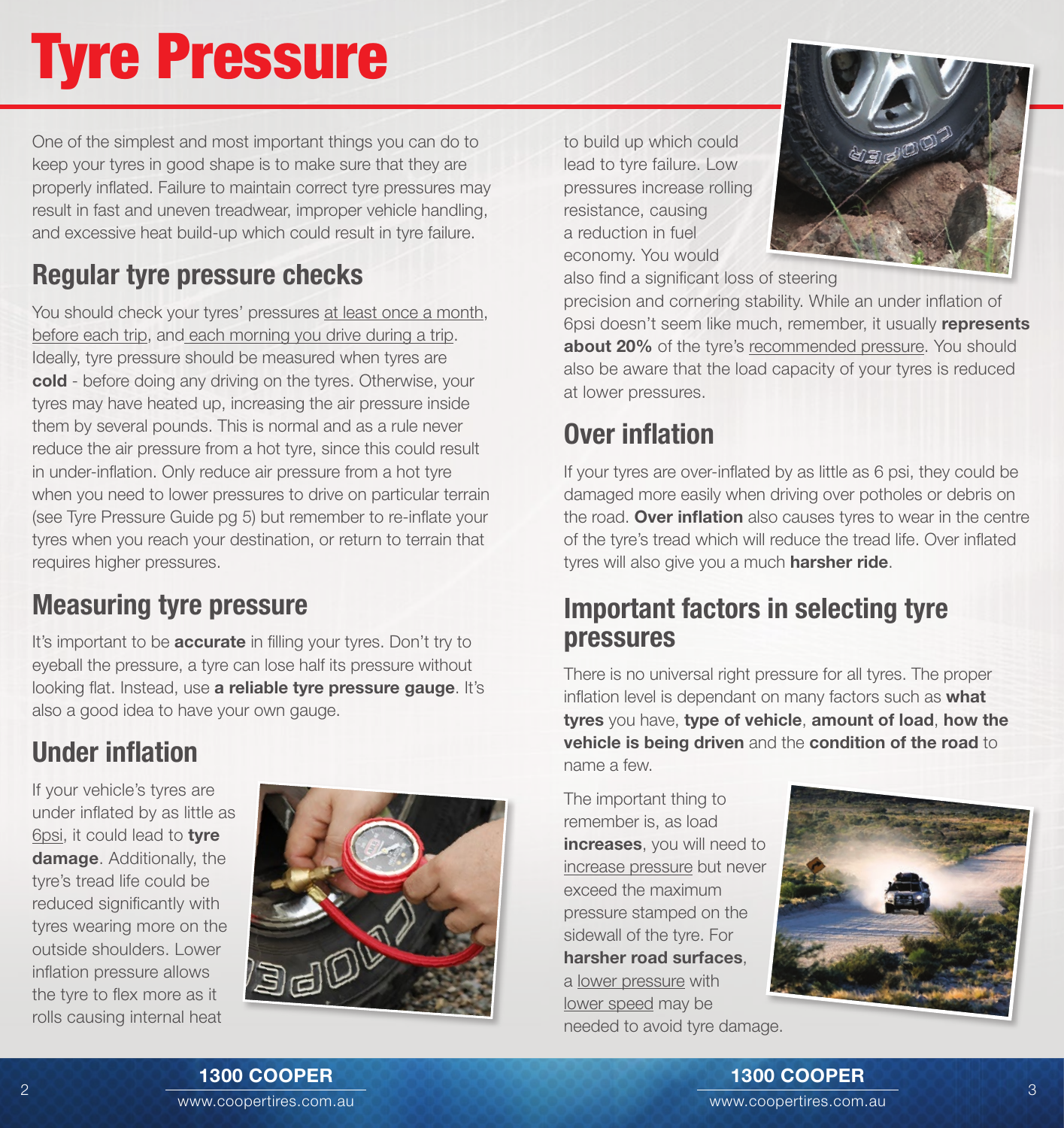# Tyre Pressure

Wear patterns of an under inflated, properly inflated and over inflated tyre:



### UNDER inflated

Under-inflation causes tyres to wear more on the outside than the inside.





APPLIES TO BITUMEN ROAD USE ONLY

As a general rule, the following can be used for road use only.

• For passenger tyres, inflate your cold tyres to the **recommended** tyre pressure on your vehicle's tyre placard\*.



**psi** (your vehicle's tyre placard)

• Then, to determine if you have the correct pressure for a given load, you must note the cold pressure reading.



(cold pressure reading)

• Drive for at least 20-30 minutes to ensure your tyres have reached operating temperature and then check again.

psi

(warm pressure reading)

Ideally, your tyre pressure should be about **4psi above the** cold pressure. If they are not, adjust the pressure accordingly.

If the pressure is more than 4psi above the cold pressure, you should **add more air.** That is because there is too much friction, which builds up more heat than desirable.

Conversely, if they are less than 4psi above the cold pressure, the cold pressure is too high you should release air.

For light truck and 4x4 tyres, use 6psi as a guide, but rough and corrugated roads cause more flexing and your tyres may rise more the 4 or 6psi guide, in which case applying this rule is not recommended.

\*Beware of vehicle placards with recommendations below 30psi. Some older vehicles may still show lower pressures which were used to "enhance" ride but resulted in poor tyre life and in some circumstances can be dangerous.



# PROPERLY inflated

A properly inflated tyre wears evenly over the entire tread and will prolong the life of your tyres.

## **OVER** inflated

Over-inflation causes tyres to wear in the centre of the tyre's tread.



www.coopertires.com.au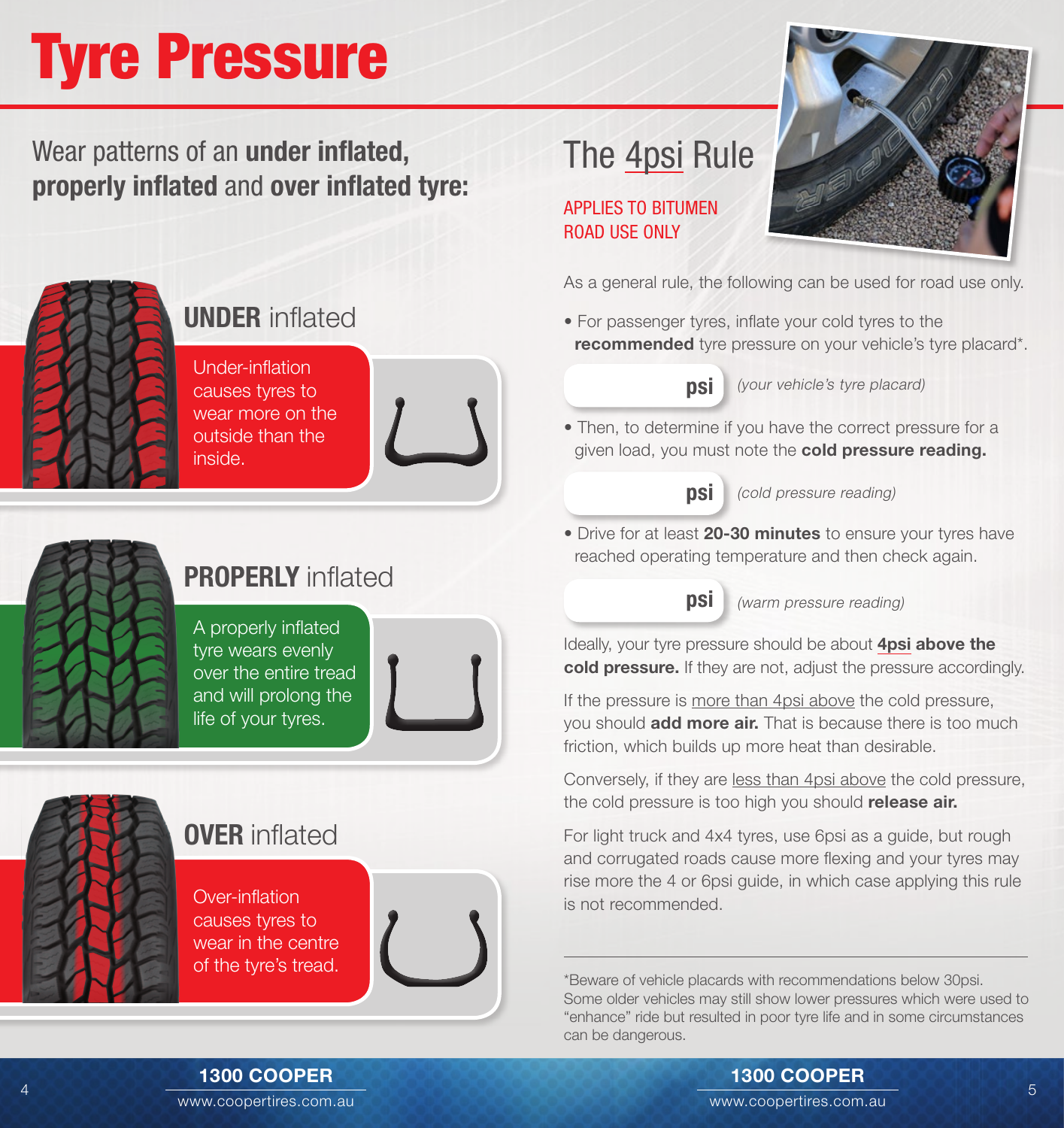# **Tyre Pressure GUIDE**

## Effect of adjusting tyre pressures on the size of a tyre's footprint

By reducing pressures, the size of your tyres' footprint increases and spreads the weight of your vehicle over a larger area.

For example, when driving on sand your tyres will drive 'over the top' of the sand. If you maintain high pressures and a small footprint, your tyres are more likely to **'dig down'** into the sand and even get you stuck!

Reducing pressures and increasing the size of your tyres' footprint will also **increase traction** in off-road conditions. Remember, whenever you reduce your pressures re-inflate to the proper levels as soon as you drive back onto bitumen.

This diagram illustrates the effect of reducing tyre pressures on the size of the footprint of tyres.



## Tyre pressure guide for different terrain

SAFETY NOTICE: This is just a guide based on an average range of sizes, not a specific size. Narrow commercial-style tyres require higher pressures. You must consult your Authorised Cooper Tires Retailer to get the right pressure for your specific vehicle's weight and tyre size.

Lowering pressures may be necessary to get your vehicle through an extreme section of terrain, or reduce tyre damage in off-road conditions. However, lowering tyre pressures below the manufacturer's recommended pressure for your vehicle is at your own risk and judgement, and doing so could cause over-heating and long term tyre damage. So, you must drive slowly over obstacles and re-inflate your tyres to proper levels once your vehicle is returned to normal road applications and conditions.

### Bitumen

#### 32-38 psi\*

For standard size tyres, use pressures specified on your vehicle's placard. Higher pressures will be required when carrying heavy loads.



# Sand

18-26 psi\*

This depends on the depth and coarseness of the sand and also the grade. Lower pressure improves your longitudinal footprint and flotation.



Higher pressures will be required when carrying heavy loads. Sudden or heavy movements of the steering can be dangerous and speed needs to be appropriately reduced depending on the depth of the sand.

**Sand can vary rapidly** in patches. Sand can also build up a lot of heat in your tyres because you are running lower pressures for flotation, so you may need to rest your vehicle regularly. Out of all terrains and applications, sand creates the most constant resistance to tyres, gearboxes and motors.

#### Fast/Smooth Gravel 32-36 psi<sup>\*</sup>

Too low tyre pressures on this surface and you lose good steering response and stability, especially if you are driving fast. Higher pressures will be required when carrying heavy



loads. When driving over corrugated roads you should reduce your speed as heat builds up quickly on these roads.

\*Refer to Safety Notice on pg 9.



#### 1300 COOPER

www.coopertires.com.au